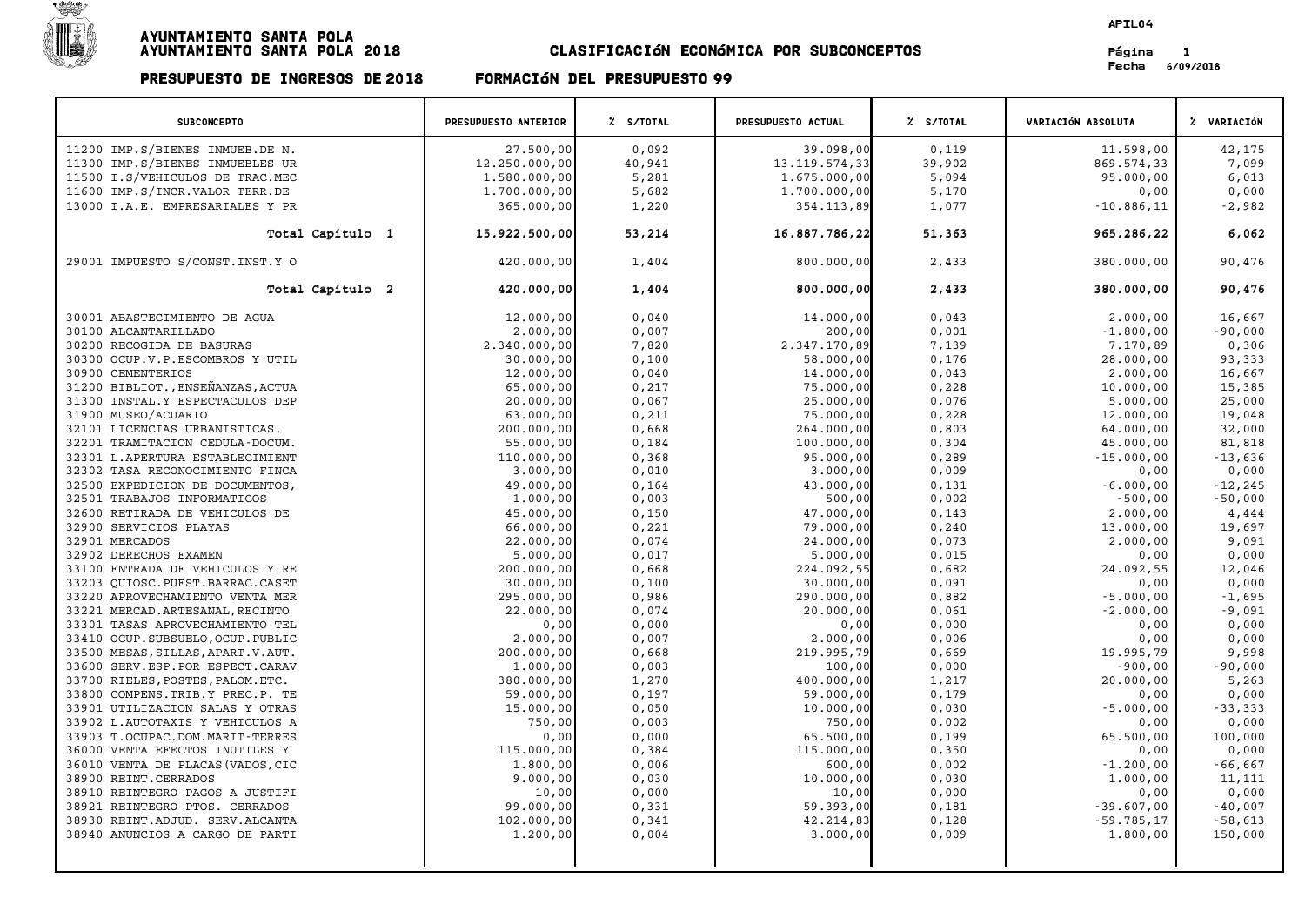

# PRESUPUESTO DE INGRESOS DE <sup>2018</sup> FORMACIøN DEL PRESUPUESTO <sup>99</sup>

### APIL04

Página 2<br>Fecha 6/09/2018

| <b>SUBCONCEPTO</b>                                                 | PRESUPUESTO ANTERIOR | Z S/TOTAL      | PRESUPUESTO ACTUAL | Z S/TOTAL      | <b>VARIACIÓN ABSOLUTA</b> | % VARIACIÓN              |
|--------------------------------------------------------------------|----------------------|----------------|--------------------|----------------|---------------------------|--------------------------|
| 38950 OBRAS, INSTAL.Y SERVICIOS                                    | 10.000,00            | 0.033          | 20.000,00          | 0.061          | 10.000.00                 | 100,000                  |
| 39100 Multas infracciones urb                                      | 100.000,00           | 0,334          | 75.000,00          | 0,228          | $-25.000,00$              | $-25,000$                |
| 39110 Multas infracc tributaria                                    | 500,00               | 0,002          | 1,00               | 0,000          | $-499,00$                 | $-99,800$                |
| 39120 Multas infrac Ord circula                                    | 120.000,00           | 0,401          | 130.000,00         | 0,395          | 10.000,00                 | 8,333                    |
| 39190 Otras multas y sanciones                                     | 35.000,00            | 0,117          | 35.000,00          | 0,106          | 0,00                      | 0,000                    |
| 39200 Rec dec extemporánea                                         | 25.000,00            | 0,084          | 20.000,00          | 0,061          | $-5.000,00$               | $-20,000$                |
| 39210 Recargo ejecutivo                                            | 1,00                 | 0,000          | 1,00               | 0,000          | 0,00                      | 0,000                    |
| 39211 Recargo de apremio                                           | 4.000,00             | 0,013          | 20.000,00          | 0,061          | 16.000,00                 | 400,000                  |
| 39300 INTERESES DE DEMORA                                          | 130.000,00           | 0,434          | 140.000,00         | 0,426          | 10.000,00                 | 7,692                    |
| 39900 RECURSOS SANEAMIENTO                                         | 0,00                 | 0,000          | 1.500,00           | 0,005          | 1.500,00                  | 100,000                  |
| 39908 IMPREVISTOS                                                  | 5.000,00             | 0,017          | 26.000,00          | 0,079          | 21.000,00                 | 420,000                  |
| 39909 INGRESOS GESTION FIESTAS.                                    | 1,00                 | 0,000          | 1.500,00           | 0,005          | 1.499,00                  | 99.999,999               |
| Total Capítulo 3                                                   | 5.062.262,00         | 16,919         | 5.289.529,06       | 16,088         | 227.267,06                | 4,489                    |
| 42000 Particip en los Trib Esta                                    | 6.150.000,00         | 20,554         | 6.350.000,00       | 19,313         | 200.000,00                | 3,252                    |
| 42020 Compens beneficios fiscal                                    | 4.000,00             | 0,013          | 4.000,00           | 0,012          | 0,00                      | 0,000                    |
| 42101 SUBVENCIONES PARA CURSOS                                     | 1,000,00             | 0,003          | 1,00               | 0,000          | $-999,00$                 | $-99,900$                |
| 45001 FOND.COOP COM.VALENC                                         | 243.077,00           | 0,812          | 243.138,00         | 0,739          | 61,00                     | 0,025                    |
| 45002 CONS. IGUALD. POLIT. INCLUIV                                 | 515.127,50           | 1,722          | 630.749,21         | 1,918          | 115.621,71                | 22,445                   |
| 45003 SUBV S.SOC. PROGRAMAS                                        | 0,00                 | 0,000          | 1,00               | 0,000          | 1,00                      | 100,000                  |
| 45030 CONSELL.CULT. EPA                                            | 27.000,00            | 0,090          | 4.700,00           | 0,014          | $-22.300,00$              | $-82,593$                |
| 45031 SUBV. ESCUELA TALLER (E.T)                                   | 0,00                 | 0,000          | 14.724,19          | 0,045          | 14.724,19                 | 100,000                  |
| 45051 TRANSF. JUSTICIA GASTOS J                                    | 1,00                 | 0,000          | 1.000,00           | 0,003          | 999,00                    | 99.900,000               |
| 45080 OTRAS SUBV-TRAN.CONSE-DIP                                    | 30.000,00            | 0,100          | 167.000,00         | 0,508          | 137.000,00                | 456,667                  |
| 45081 CONS. CULTURA CIRCU-TEATR                                    | 0,00                 | 0,000          | 0,00               | 0,000          | 0,00                      | 0,000                    |
| 45082 C.CULTURA SUBV.BECAS Y EX                                    | 1,00                 | 0,000          | 0,00               | 0,000          | $-1,00$                   | $-100,000$               |
| 45083 SUB.Y TRANSF.TURISMO Y PE                                    | 5.000,00             | 0,017          | 170.518,00         | 0,519          | 165.518,00                | 3.310,360                |
| 45084 SUBV.MERCADOS CONSELL.EC                                     | 15.000,00            | 0,050          | 15.052,36          | 0,046          | 52,36                     | 0,349                    |
| 45085 CONS.RED AGENTES IGUALDAD                                    | 0,00                 | 0,000          | 0,00               | 0,000          | 0,00                      | 0,000                    |
| 45100 A.V.T.: SUBV.LIBRE DISPOSI                                   | 0,00                 | 0,000          | 0,00               | 0,000          | 0,00                      | 0,000                    |
| 45110 CONV. SANID Y SALUD                                          | 33.656,00            | 0,112          | 33.656,00          | 0,102          | 0,00                      | 0,000                    |
| 45111 A.V.T. CONVENIO PLAYAS                                       | 0,00                 | 0,000          | 80.000,00          | 0, 243         | 80.000,00                 | 100,000                  |
| 45112 AVT CERT. TURTIST-PLAYA                                      | 0,00                 | 0,000          | 1.785,19           | 0,005          | 1.785,19                  | 100,000                  |
| 46100 DIPU.SUBV. PLAN EMPLEO                                       | 1,00                 | 0,000          | 0,00               | 0,000          | $-1,00$                   | $-100,000$               |
| 46101 SUB.DEPORTE-ESCUELAS DEPO<br>46102 SUBV.MERCADO DIPUT. ALICA | 1,00<br>5.000,00     | 0,000          | 0,00<br>0,00       | 0,000<br>0,000 | $-1,00$<br>$-5.000,00$    | $-100,000$<br>$-100,000$ |
| 46103 OTRAS SUVB. CORRINENT. DIPU                                  | 20.000,00            | 0,017<br>0,067 | 70.300,00          | 0,214          | 50.300,00                 | 251,500                  |
| 46104 FONDO COOP DIPUTAC                                           | 0,00                 | 0,000          | 0,00               | 0,000          | 0,00                      | 0,000                    |
| 46600 TRANSF.DE F.V.M.P.                                           | 8.000,00             | 0,027          | 8.000,00           | 0,024          | 0,00                      | 0,000                    |
| 47000 APORTACIONES TURISMO, DE E                                   | 1,00                 | 0,000          | 0.00               | 0.000          | $-1.00$                   | $-100,000$               |
| 47001 APORTACION EMPRESAS PRIVA                                    | 6.000,00             | 0,020          | 2.600,00           | 0,008          | $-3.400,00$               | $-56,667$                |
| 49700 COMIS EUROP. PROY. (SOLIDA)                                  | 0,00                 | 0,000          | 10.600,00          | 0,032          | 10.600,00                 | 100,000                  |
| Total Capítulo 4                                                   | 7.062.865,50         | 23,605         | 7.807.824,95       | 23,747         | 744.959,45                | 10,548                   |
| 52000 INTERESES DEPOSITOS BANCO                                    | 5.000,00             | 0,017          | 10.000,00          | 0,030          | 5.000,00                  | 100,000                  |
| 52001 INT. PLAN COMPETITIVIDAD                                     | 0,00                 | 0,000          | 0,00               | 0,000          | 0,00                      | 0,000                    |
| 54200 PRODUCTO ARRENDAMIENTO F.                                    | 1,200,00             | 0,004          | 1,200,00           | 0,004          | 0,00                      | 0,000                    |
| 55000 APROV.ESP.CHIRIN.KIOSC.CA                                    | 320.000,00           | 1,069          | 100.000,00         | 0,304          | $-220.000,00$             | $-68,750$                |
|                                                                    |                      |                |                    |                |                           |                          |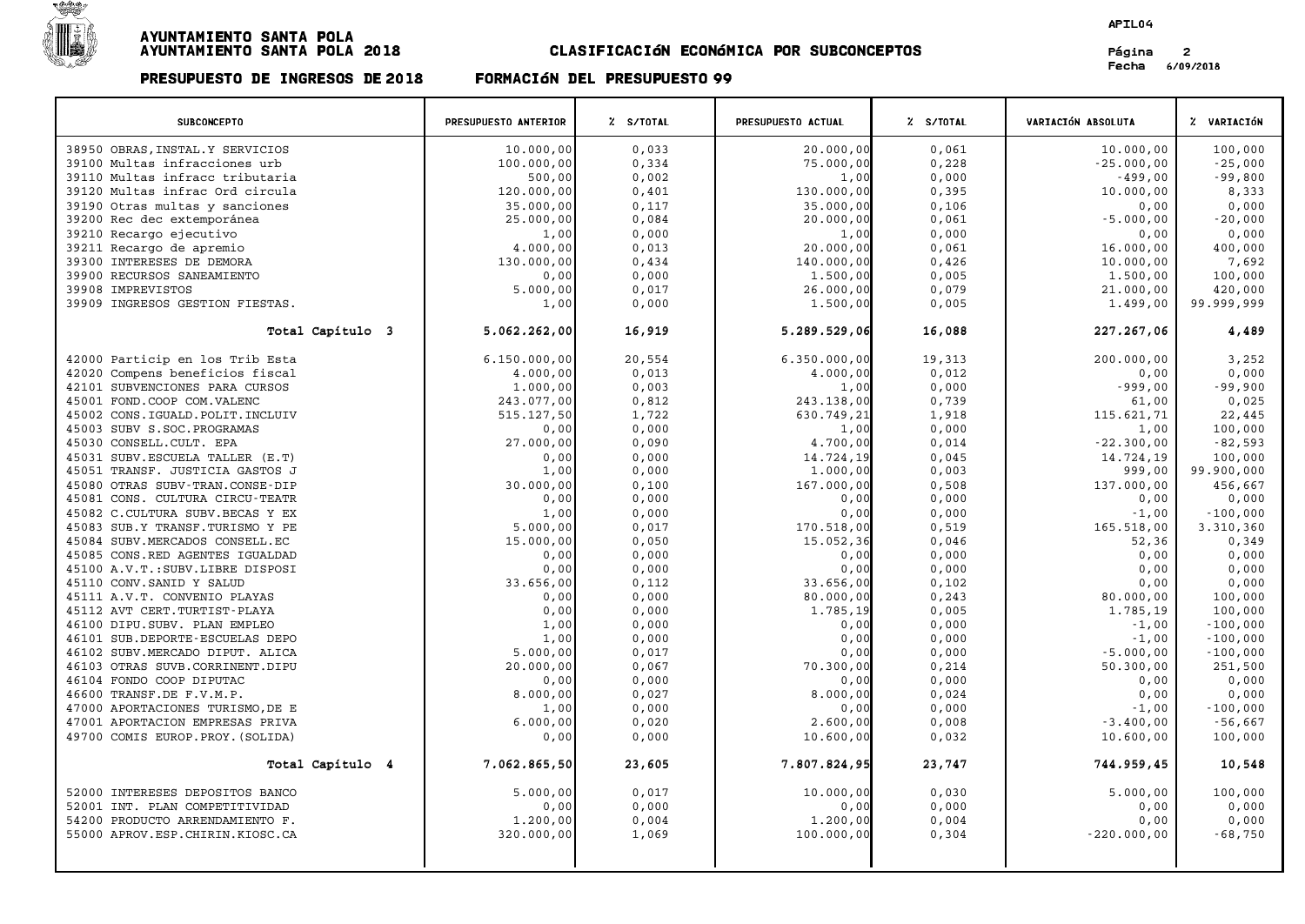

# PRESUPUESTO DE INGRESOS DE <sup>2018</sup> FORMACIøN DEL PRESUPUESTO <sup>99</sup>

### APIL04

Página 3<br>Fecha 6/09/2018

| <b>SUBCONCEPTO</b>                                                 | PRESUPUESTO ANTERIOR | Z S/TOTAL      | PRESUPUESTO ACTUAL      | % S/TOTAL      | VARIACIÓN ABSOLUTA      | % VARIACIÓN           |
|--------------------------------------------------------------------|----------------------|----------------|-------------------------|----------------|-------------------------|-----------------------|
| 55001 PRODUCTO DE CONCESIONES A                                    | 215.000,00           | 0,719          | 235.187,08              | 0.715          | 20.187,08               | 9,389                 |
| 55200 DERECHOS SUPERFICIE RESID                                    | 17.000,00            | 0,057          | 0,00                    | 0,000          | $-17.000,00$            | $-100,000$            |
| 55400 APROV. ESPECIALES ARIDOS                                     | 50.000,00            | 0,167          | 51.000,00               | 0,155          | 1,000,00                | 2,000                 |
| 55900 OTRAS CONCESIONES Y APROV                                    | 5.000,00             | 0,017          | 5.200,00                | 0,016          | 200,00                  | 4,000                 |
| 55901 APROVECHAMIENTO AGUA DEPU                                    | 1,000,00             | 0,003          | 0,00                    | 0,000          | $-1.000,00$             | $-100,000$            |
| 55902 CONCESIONES CEMENTERIOS                                      | 0,00                 | 0,000          | 40.000,00               | 0,122          | 40.000,00               | 100,000               |
| Total Capítulo 5                                                   | 614.200,00           | 2,053          | 442.587,08              | 1,346          | $-171.612,92$           | $-27,941$             |
| Total Operaciones Corrientes :                                     | 29.081.827,50        | 97,194         | 31.227.727,31           | 94,977         | 2.145.899,81            | 7,379                 |
| 72101 I.D.A.E                                                      | 0,00                 | 0,000          | 0,00                    | 0,000          | 0,00                    | 0,000                 |
| 75002 SUB. EQUIP. PLAYA ACCESIBLE                                  | 0,00                 | 0,000          | 0,00                    | 0,000          | 0,00                    | 0,000                 |
| 75080 SUBV.CV INST. TOURIST INF                                    | 6.500,00             | 0,022          | 0,00                    | 0,000          | $-6.500,00$             | $-100,000$            |
| 75081 SUBV.C.V.CARPAS ADAP.MEDI                                    | 50.000,00            | 0,167          | 0,00                    | 0,000          | $-50.000,00$            | $-100,000$            |
| 75082 SUBV. TORRE ESCALETES                                        | 0,00                 | 0,000          | 0,00                    | 0,000          | 0,00                    | 0,000                 |
| 75083 SUBV.CONS.CASA ROMANA                                        | 0,00                 | 0,000          | 125.875,75              | 0,383          | 125.875,75              | 100,000               |
| 75084 SUBV.CONSELLERIA INDUSTRI                                    | 0,00                 | 0,000          | 0,00                    | 0,000          | 0,00                    | 0,000                 |
| 75085 SUBV.CONSELL.EQUIP.ESCENI                                    | 0,00                 | 0,000          | 37.948,12               | 0,115          | 37.948,12               | 100,000               |
| 75086 SUBV CONSELL. POL IN-2                                       | 0,00                 | 0,000          | 167.231,75              | 0,509          | 167.231,75              | 100,000               |
| 75087 SUBV.CONSELL PABELLONES                                      | 0,00                 | 0,000          | 35.546,76               | 0,108          | 35.546,76               | 100,000               |
| 75088 SUBV.CV FEDER PMUS                                           | 0,00                 | 0,000          | 0,00                    | 0,000          | 0,00                    | 0,000                 |
| 76100 DIPUTA. SUBVENCION CONVOC.<br>76101 DIP.SUB.SALAMANCA 2 FASE | 1,00<br>0,00         | 0,000<br>0,000 | 19.500,00<br>300.000,00 | 0,059<br>0,912 | 19.499,00<br>300.000,00 | 99.999,999<br>100,000 |
| 76102 DIP.INST.CULTURA BILIOT                                      | 0,00                 | 0,000          | 0,00                    | 0,000          | 0,00                    | 0,000                 |
| 76103 DIPU.SUBV.VEHICULOS                                          | 0,00                 | 0,000          | 0,00                    | 0,000          | 0,00                    | 0,000                 |
| 76104 DIPUT.ALUMBR.PARQUE HISPA                                    | 0,00                 | 0,000          | 0,00                    | 0,000          | 0,00                    | 0,000                 |
| 76105 DIPUT.BOMBE.V.PIL-AV.ROND                                    | 0,00                 | 0,000          | 0,00                    | 0,000          | 0,00                    | 0,000                 |
| 77000 TRANSF.URBANISTICAS                                          | 1,00                 | 0,000          | 0,00                    | 0,000          | $-1,00$                 | $-100,000$            |
| 77001 FONDO RENOVACION SERVICIO                                    | 0,00                 | 0,000          | 0,00                    | 0,000          | 0,00                    | 0,000                 |
| 77002 TRANSF.APR.URB.SANEAMIEN                                     | 0,00                 | 0,000          | 0,00                    | 0,000          | 0,00                    | 0,000                 |
| 77003 TRANSF.APROVEC.URB.PROYEC                                    | 0,00                 | 0,000          | 0,00                    | 0,000          | 0,00                    | 0,000                 |
| 78000 TRANSF. PARTIC. ACTUACIONES                                  | 1,00                 | 0,000          | 0,00                    | 0,000          | $-1,00$                 | $-100,000$            |
| Total Capítulo 7                                                   | 56.503,00            | 0,189          | 686.102,38              | 2,087          | 629.599,38              | 1.114,276             |
| 83000 REINTEGRO ANTICIPOS AL PE                                    | 120.000,00           | 0,401          | 120.000,00              | 0, 365         | 0,00                    | 0,000                 |
| 83101 REINTG. PRESTA. VIVIENDA                                     | 36.060,72            | 0,121          | 36.060,00               | 0,110          | $-0,72$                 | $-0,002$              |
| Total Capítulo 8                                                   | 156.060,72           | 0,522          | 156.060,00              | 0,475          | $-0,72$                 | 0,000                 |
| 91100 CCPC AIRE ACOND.JUZGADO                                      | 0,00                 | 0,000          | 0,00                    | 0,000          | 0,00                    | 0,000                 |
| 91101 CCPC.CRED.ADV.SALAM.2 <sup>ª</sup> A.                        | 0,00                 | 0,000          | 0,00                    | 0,000          | 0,00                    | 0,000                 |
| 91102 CCPC INST. POLIC. LOCAL.                                     | 38.000,00            | 0,127          | 0,00                    | 0,000          | $-38.000,00$            | $-100,000$            |
| 91103 CCPC.CRED. PAYAS ACCESIBLE                                   | 109.795,00           | 0, 367         | 0,00                    | 0,000          | $-109.795,00$           | $-100,000$            |
| 91104 CCPC. INV. INFORMATICAS                                      | 0,00                 | 0,000          | 75.000,00               | 0,228          | 75.000,00               | 100,000               |
| 91105 CCPC. CAMARAS URBANO                                         | 0,00                 | 0,000          | 57.000,00               | 0,173          | 57.000,00               | 100,000               |
| 91106 CCPC PARQUES Y JARD                                          | 0,00                 | 0,000          | 100.000,00              | 0,304          | 100.000,00              | 100,000               |
| 91300 CRED. INFRAESTRUCT                                           | 0,00                 | 0,000          | 340.000,00              | 1,034          | 340.000,00              | 100,000               |
|                                                                    |                      |                |                         |                |                         |                       |